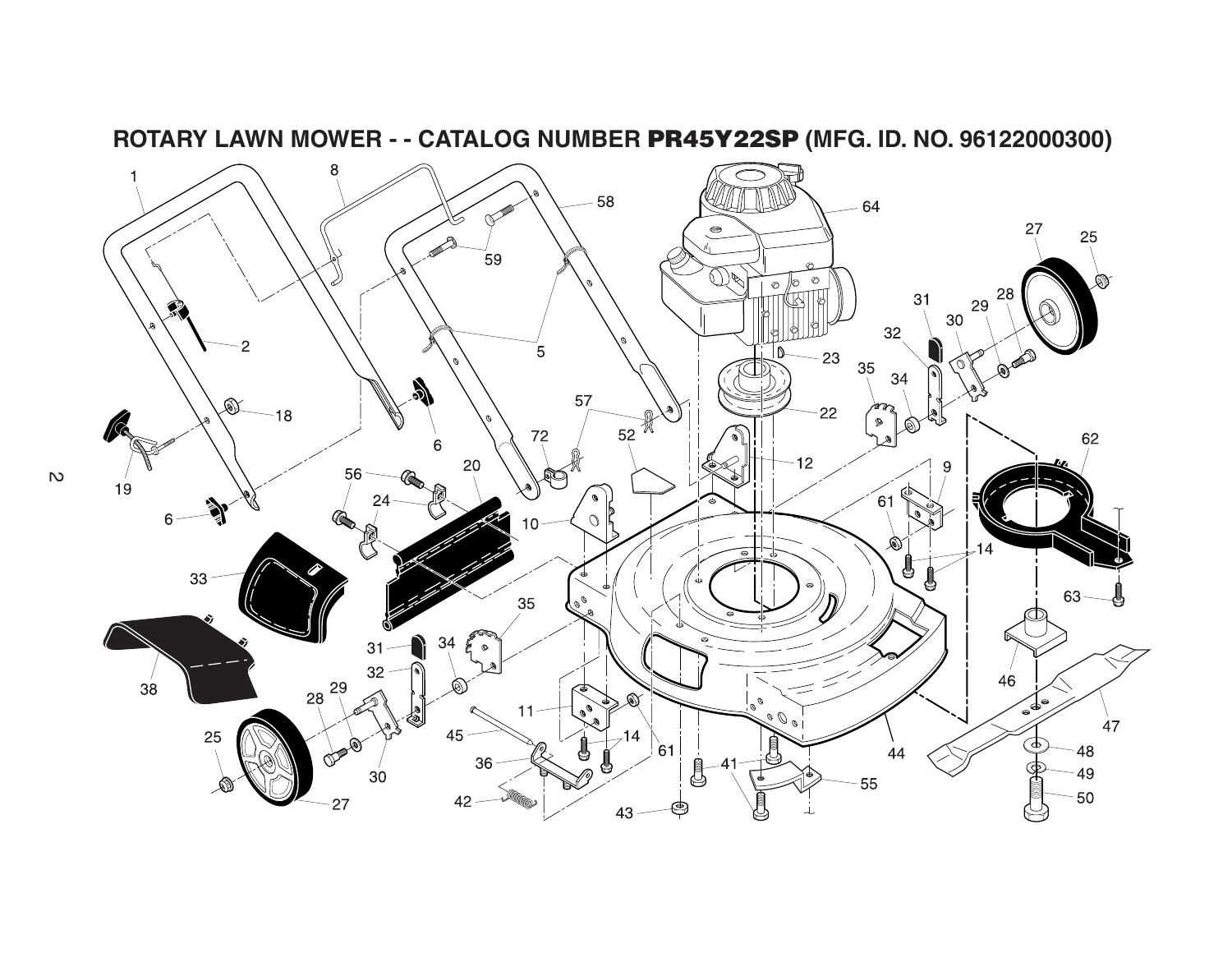## **ROTARY LAWN MOWER - - CATALOG NUMBER PR45Y22SP (MFG. ID. NO. 96122000300)**

| <b>KEY</b><br>NO. | <b>PART</b><br>NO. | <b>DESCRIPTION</b>                               | <b>KEY</b><br>NO.                                   | <b>PART</b><br>NO.                                                                             | <b>DESCRIPTION</b>                               |  |  |
|-------------------|--------------------|--------------------------------------------------|-----------------------------------------------------|------------------------------------------------------------------------------------------------|--------------------------------------------------|--|--|
|                   | 166860X479         | <b>Upper Handle</b>                              |                                                     | 44 194628                                                                                      | Kit, Lawn Mower Housing (Includes Key Number 46) |  |  |
| 2                 | 156581             | Engine Zone Control Cable                        | 45                                                  | 147286                                                                                         | Rod, Hinge                                       |  |  |
| 5                 | 66426              | Wire Tie                                         | 46                                                  | 851514                                                                                         | Adapter, Blade                                   |  |  |
| 6                 | 189713X428         | Handle Knob                                      | 47                                                  | 192682                                                                                         | Blade, 22"                                       |  |  |
| 8                 | 146771             | <b>Control Bar</b>                               | 48                                                  | 851074                                                                                         | Washer, Hardened                                 |  |  |
| 9                 | 153282X479         | Support Bracket, Handle, LH                      | 49                                                  | 850263                                                                                         | Washer, Lock, Helical                            |  |  |
| 10                | 170345X479         | Handle Bracket Assembly, RH                      | 50                                                  | 851084                                                                                         | Screw, Hex Head 3/8-24 x 1-3/8 Grade 8           |  |  |
| 11                | 153350X479         | Support Bracket, Handle, RH                      | 52                                                  | 107339X                                                                                        | Decal, Danger                                    |  |  |
| 12                | 170346X479         | Handle Bracket Assembly, LH                      | 55                                                  | 188839X004                                                                                     | Mounting Bracket, Debris Shield                  |  |  |
| 14                | 149741             | Screw, Thread Cutting 5/16-18 x 3/4              | 56                                                  | 750097                                                                                         | Screw, Hex Washer Head #10-24 x 1/2              |  |  |
| 18                | 132004             | Locknut, Keps                                    | 57                                                  | 51793                                                                                          | <b>Hairpin Cotter</b>                            |  |  |
| 19                | 179585             | Rope Guide                                       | 58                                                  | 151590X479                                                                                     | Lower Handle                                     |  |  |
| 20                | 189008             | <b>Rear Deflector</b>                            | 59                                                  | 191574                                                                                         | <b>Handle Bolt</b>                               |  |  |
| 22                | 85496              | Pulley, Engine                                   | 61                                                  | 751592                                                                                         | Locknut, Hex                                     |  |  |
| 23                | 87677              | Hi-Pro Key                                       | 62                                                  | 188784                                                                                         | <b>Debris Shield</b>                             |  |  |
| 24                | 87584X004          | Clamp, Rear Deflector                            | 63                                                  | 192325                                                                                         | Screw                                            |  |  |
| 25                | 83923              | Locknut, Hex 3/18-16                             | 64                                                  | $\frac{1}{2} \left( \frac{1}{2} \right) \left( \frac{1}{2} \right) \left( \frac{1}{2} \right)$ | Engine, Briggs & Stratton, Model Number 10H902   |  |  |
| 27                | 193905X421         | Wheel & Tire Assembly                            |                                                     |                                                                                                | (for engine service and replacement parts,       |  |  |
| 28                | 142748             | <b>Shoulder Bolt</b>                             |                                                     |                                                                                                | call Briggs & Stratton at 1-800-233-3723)        |  |  |
| 29                | 62335              | <b>Belleville Washer</b>                         |                                                     | 72 192770                                                                                      | Clip, Cable                                      |  |  |
| 30                | 145935X004         | Axle Arm Assembly                                | $\frac{1}{2} \left( \frac{1}{2} \right)$            | 162300                                                                                         | Warning Decal (not shown)                        |  |  |
| 31                | 170143             | Knob, Selector                                   |                                                     | 193733                                                                                         | Operator's Manual, English                       |  |  |
| 32                | 700331X004         | Spring, Selector                                 |                                                     | 193736                                                                                         | Operator's Manual, French                        |  |  |
| 33                | 151889             | Discharge Guard                                  |                                                     | 195084                                                                                         | Repair Parts Manual, English / French            |  |  |
| 34                | 146630             | Spacer                                           |                                                     |                                                                                                |                                                  |  |  |
| 35                | 750085X007         | Bracket, Wheel Adjuster                          | Available accessories not included with lawn mower: |                                                                                                |                                                  |  |  |
| 36                | 154132             | Bracket, Housing                                 |                                                     |                                                                                                |                                                  |  |  |
| 38                | 176509             | Deflector, Discharge                             |                                                     | GCK5000                                                                                        | <b>Grass Catcher</b>                             |  |  |
| 41                | 150406             | Screw, Hex Head, Threaded, Rolled 3/8-16 x 1-1/8 |                                                     |                                                                                                |                                                  |  |  |
| 42                | 152124             | Spring, Torsion                                  |                                                     | NOTE: All component dimensions given in U.S. inches.                                           |                                                  |  |  |
| 43                | 73800400           | Locknut, Hex                                     |                                                     | 1 inch = $25.4$ mm                                                                             |                                                  |  |  |

**IMPORTANT:** Use only Original Equipment Manufacturer (O.E.M.) replacement parts. Failure to do so could be hazardous, damage your lawn mower and void your warranty.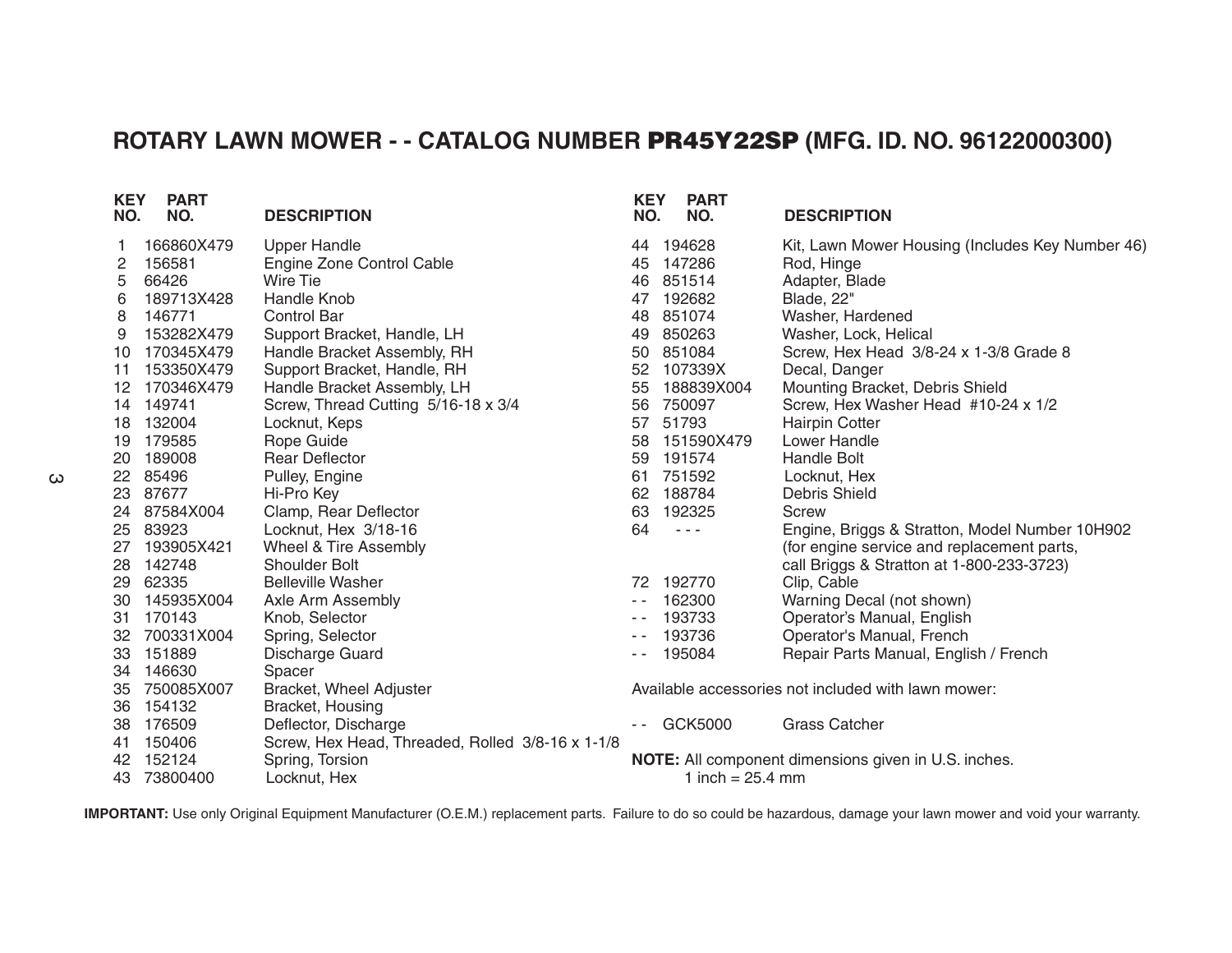

**ROTARY LAWN MOWER - - CATALOG NUMBER PR45Y22SP (MFG. ID. NO. 96122000300)**